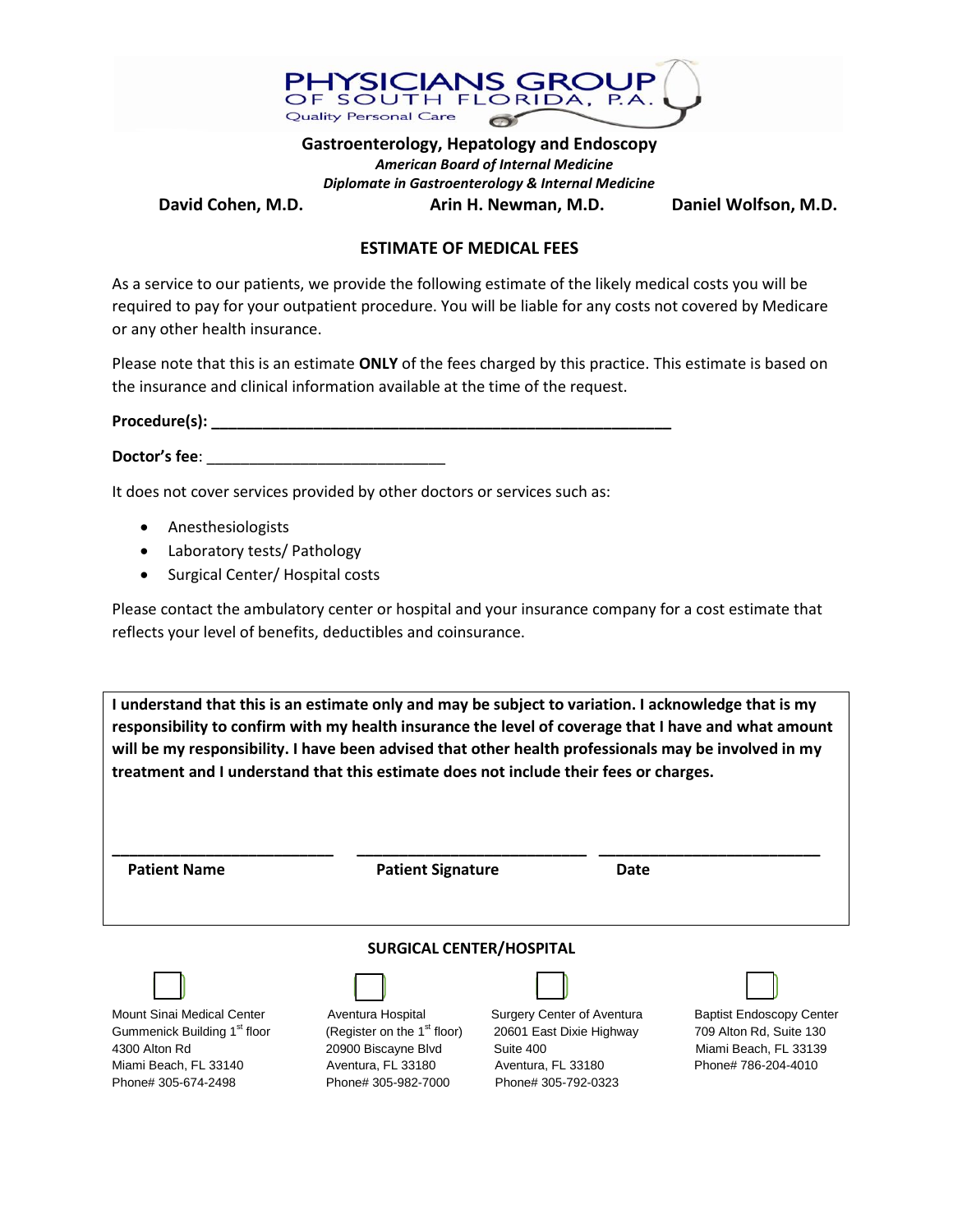| PHYSICIANS GROUP<br>OF SOUTH FLORIDA, P.A.<br><b>Quality Personal Care</b> |                                                                                                                                                                                                                                |                                                                                                                                                                                                                              |  |
|----------------------------------------------------------------------------|--------------------------------------------------------------------------------------------------------------------------------------------------------------------------------------------------------------------------------|------------------------------------------------------------------------------------------------------------------------------------------------------------------------------------------------------------------------------|--|
|                                                                            | GASTROENTEROLOGY, HEPATOLOGY AND ENDOSCOPY                                                                                                                                                                                     |                                                                                                                                                                                                                              |  |
| DAVID COHEN, M.D.                                                          | ARIN H. NEWMAN, M.D.                                                                                                                                                                                                           | DANIEL WOLFSON, MD                                                                                                                                                                                                           |  |
|                                                                            |                                                                                                                                                                                                                                |                                                                                                                                                                                                                              |  |
|                                                                            | Insurance: Insurance: Initials:                                                                                                                                                                                                |                                                                                                                                                                                                                              |  |
| of my treatment.                                                           |                                                                                                                                                                                                                                | Dr. David Cohen, Dr. Arin Newman, Dr. Daniel Wolfson or one of his physician associates has discussed my<br>medical problem with me and has explained in lay terms the following procedure(s) to be undertaken in the course |  |
|                                                                            | Flexible Sigmoidoscopy with possible biopsy, Possible Polypectomy, which includes a medically                                                                                                                                  |                                                                                                                                                                                                                              |  |
|                                                                            | appropriate examination of the rectum and/or pelvic area                                                                                                                                                                       |                                                                                                                                                                                                                              |  |
|                                                                            |                                                                                                                                                                                                                                | $Initials: \_\_$                                                                                                                                                                                                             |  |
|                                                                            | Colonoscopy with Possible Biopsy and Polypectomy, Heater Probe, Bipolar Coagulation and /or                                                                                                                                    |                                                                                                                                                                                                                              |  |
|                                                                            |                                                                                                                                                                                                                                | Sclerotherapy of Bleeding Sites, which includes a medically appropriate examination of the rectum and/or                                                                                                                     |  |
| pelvic area.                                                               |                                                                                                                                                                                                                                | Initials:                                                                                                                                                                                                                    |  |
|                                                                            | Esophagogastroduodenoscopy with Possible Biopsy, Polypectomy, Esophageal and                                                                                                                                                   |                                                                                                                                                                                                                              |  |
|                                                                            | Pyloric dilation, Heater Probe, Bipolar coagulation and/or Sclerotherapy of bleeding sites                                                                                                                                     |                                                                                                                                                                                                                              |  |
|                                                                            |                                                                                                                                                                                                                                | Initials:                                                                                                                                                                                                                    |  |
| <b>Ablation of Abnormal Tissue</b>                                         |                                                                                                                                                                                                                                |                                                                                                                                                                                                                              |  |
|                                                                            | Diagnosis: the contract of the contract of the contract of the contract of the contract of the contract of the contract of the contract of the contract of the contract of the contract of the contract of the contract of the | Initials:                                                                                                                                                                                                                    |  |
| <b>Percutaneous Endoscopic Gastrostomy (PEG)</b>                           |                                                                                                                                                                                                                                |                                                                                                                                                                                                                              |  |
|                                                                            |                                                                                                                                                                                                                                | Initials:                                                                                                                                                                                                                    |  |
| <b>Esophageal Dilitation</b>                                               |                                                                                                                                                                                                                                |                                                                                                                                                                                                                              |  |
|                                                                            |                                                                                                                                                                                                                                | <b>Initials:</b>                                                                                                                                                                                                             |  |
|                                                                            |                                                                                                                                                                                                                                |                                                                                                                                                                                                                              |  |
|                                                                            | Diagnosis:                                                                                                                                                                                                                     | Initials:                                                                                                                                                                                                                    |  |

My physician has fully informed me and I understand the attendant risks and benefits of the procedure(s) and the possibility of complications, and medically acceptable alternatives to the above described procedure(s), and I understand I may refuse to undergo such procedure(s). These risks or complications include:

- A. Possible soreness, inflammation or phlebitis of the intravenous ("I.V.") site.
- B. Injury to the digestive tract by the instrument which may result in perforation of the bowel wall with leakage of intestinal juices into body cavities. If this occurs, surgery to close the leak and/or drain the region may be necessary.
- C. Bleeding which, if occurs, is usually a complication of biopsy, polypectomy or dilation. Management of this complication may consist only in careful observation or may require a blood transfusion or possibly as surgical operation for control.
- D. Risks of surgery include, but are not limited to, infection, nerve damage, loss of blood, loss of function, pain, loss of limb and/or loss of life. Damage and dysfunction can occur in any area (of living tissues) in my body, even non-

Mt. Sinai Medical Center السابقة المستخدمة المستخدمة المستخدمة المستخدمة المستخدمة المستخدمة المستخدمة المستخدمة<br>2845 Aventura Blv Miami Beach, Florida 33140<br>Tel: 305-674-5925 \*Fax: 305-674-5927

**4300 Alton Rd #810 2845 Aventura Blvd #135 Tel: 305-674-5925 \*Fax: 305-674-5927 Tel: (305)692-6100\* Fax :( 305)692-6101** 

**WWW.PGSFL.NET**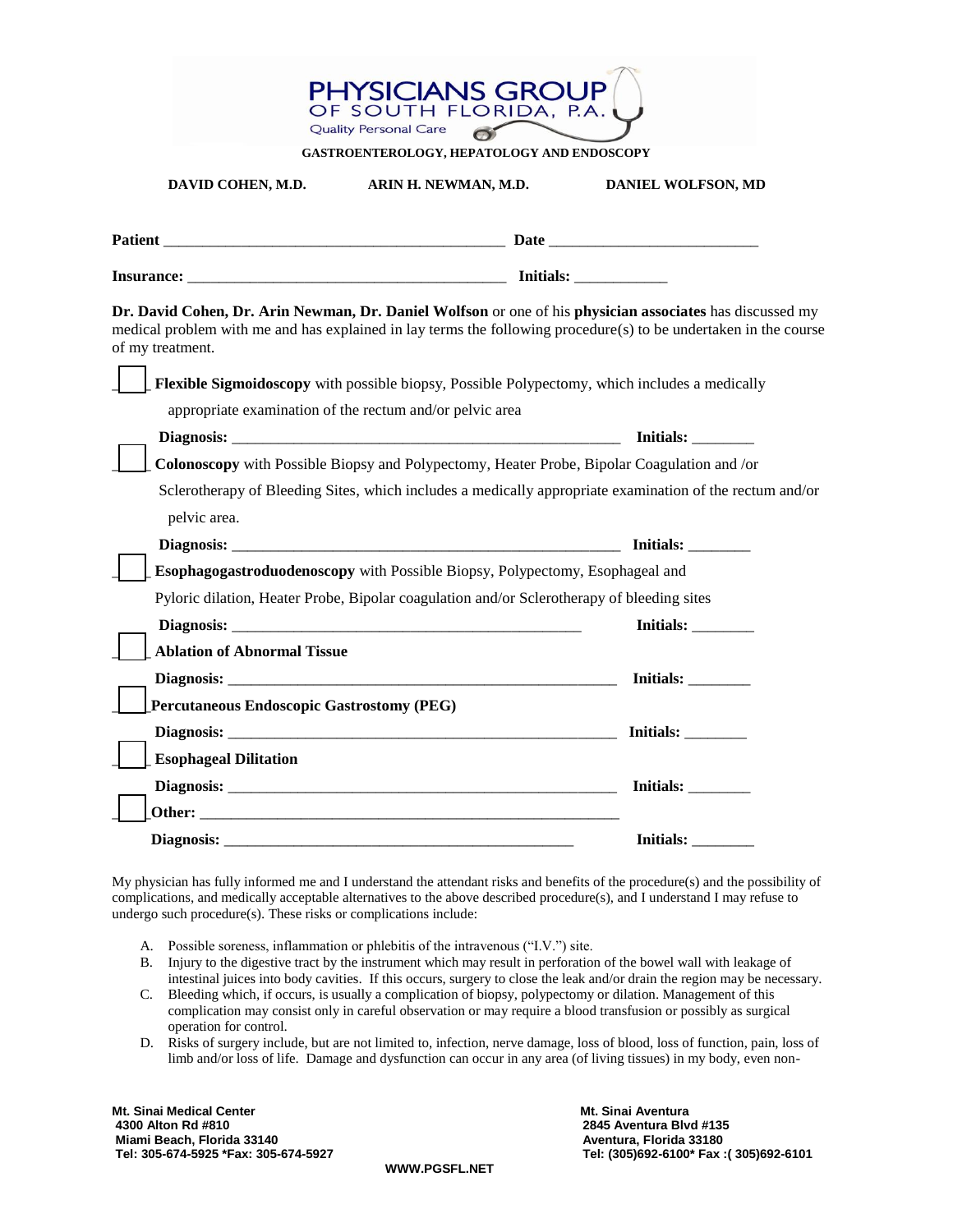

### **GASTROENTEROLOGY, HEPATOLOGY AND ENDOSCOPY**

## **DAVID COHEN, M.D. ARIN H. NEWMAN, M.D. DANIEL WOLFSON, MD**

surgical site/s. A change in condition(s), function(s), and/or quality of any all parts of my body, including, but not limited to, mental status, may result during or after any or all procedure(s) such as this, and are possible expected complication which may be permanent or temporary.

- E. Other risks include drug reaction and complications from other associated diseases which you may have such as stroke or heart attack. You should inform your physician of all your allergic tendencies, medical problems and medications. All of these complications are possible but occur with very low frequency.
- F. The performance of flexible sigmoidoscopies and colonoscopies involves performance of a rectum and/or pelvic examination, both internal and external, awake or under sedation, and your signature below consents to this procedure.

I understand the risks and consent to the administration or transfusion of blood or blood components to me during my procedure and/or its related treatment whenever deemed necessary by those physicians attending me, with no warranties made in connection with such blood or blood components.

If any unforeseen condition should arise during the course of the procedure, I do hereby authorize and request the physician and/or his associate(s) to take whatever steps necessary to perform whatever procedures) they deem advisable, which may be in addition to or different from those now planned and have been discussed with me.

I consent to the proposed procedure(s) by the above physician(s) and (their) associates. I consent the disposal by hospital authorities of any tissue or parts which may be removed in connection with my procedure(s)

I consent to the taking of photographs or recordings in the course of this procedure for the purpose of advancing medical education as may be authorized by my physician and to the admittance of qualified observers to the procedure room as determined by the hospital.

I have been fully informed and consent to the use of sedation. The manner in which it is used may result in the loss of protective reflexes.

I have been made aware and acknowledge that the practice of medicine is not an exact science and that no guarantee or assurances has been made to me regarding expected outcomes or diagnoses.

I have read and understand all the above. I have had an opportunity to ask question concerning my planned procedure and my questions have been answered to my satisfaction.

| Witness to Signature | Signature of Patient                                         | Date and Time |
|----------------------|--------------------------------------------------------------|---------------|
|                      | If the patient is unable to consent, complete the following: |               |
|                      | Patient is unable to consent because                         |               |
|                      |                                                              |               |
| Witness to Signature | Signature of Health Care Surrogate.                          | Date and Time |

Legal Guardian or Nearest Relative

Physician Certification:

I hereby that the patient, or one authorized to act on his or her behalf has been fully informed by me or one of my physician associates, in lay terms understandable to the patient, the nature of the procedure, the medically acceptable alternatives to treatment, including refusal, and the consequences and risks to the procedure(s).

\_\_\_\_\_\_\_\_\_\_\_\_\_\_\_\_\_\_\_\_

| David Cohen, M.D. |  |
|-------------------|--|
| Digitally Signed  |  |
| Arin Nowman M D   |  |

Arin Newman, M.D. **Contract Contract Contract Contract Contract Contract Contract Contract Contract Contract Contract Contract Contract Contract Contract Contract Contract Contract Contract Contract Contract Contract Contr** *Digitally Signed.*

**Daniel Wolfson, M.D.** *Digitally Signed*

**Mt. Sinai Medical Center Music Aventura Aventura Aventura Aventura Aventura Aventura Aventura Aventura Aventura 4300 Alton Rd #810 2845 Aventura Blvd #135 Miami Beach, Florida 33140 Aventura, Florida 33180** 

 **Tel: 305-674-5925 \*Fax: 305-674-5927 Tel: (305)692-6100\* Fax :( 305)692-6101**

**WWW.PGSFL.NET**